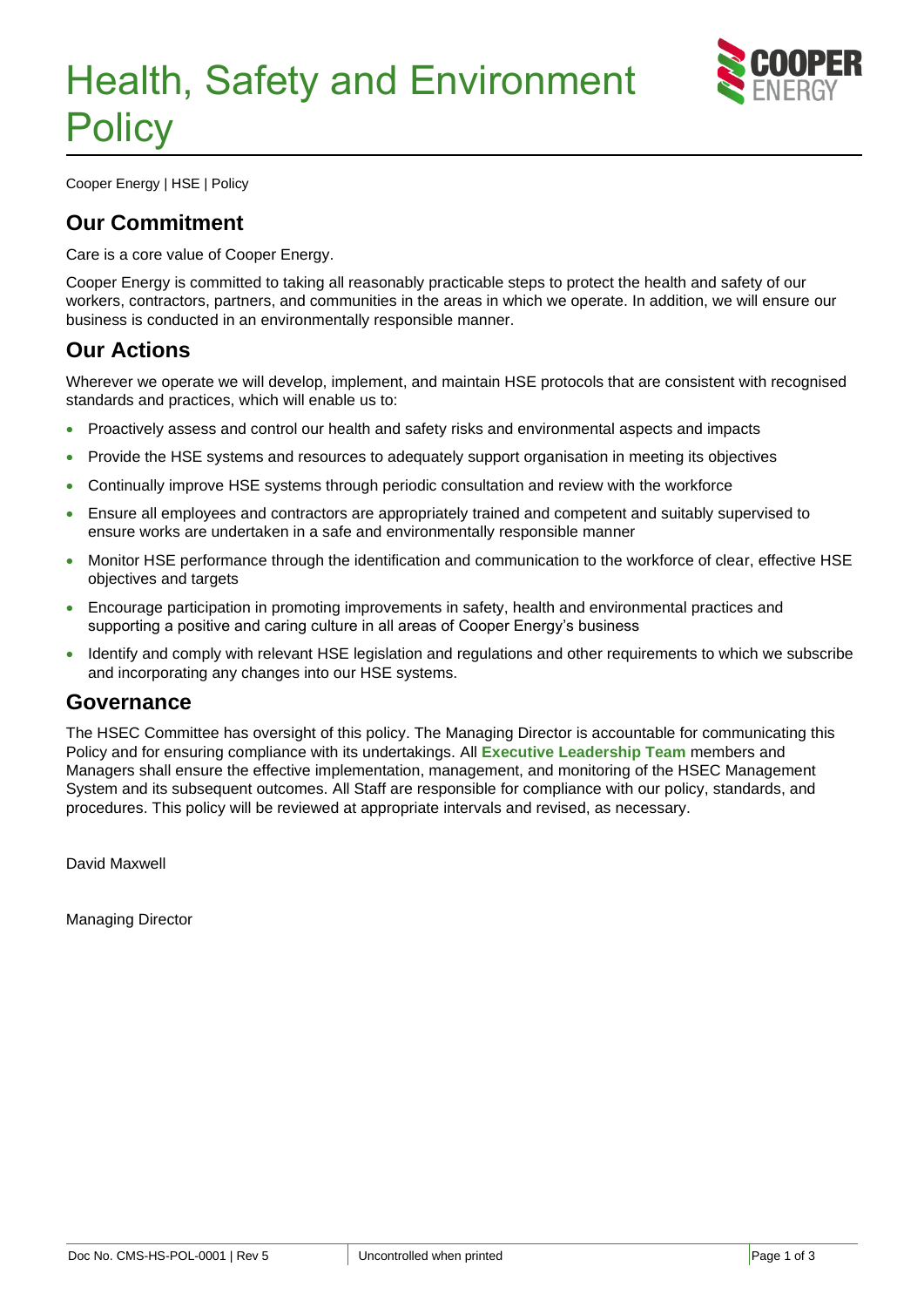Cooper Energy | HSE | Policy

#### Additional reading:

- Indigenous and Community Engagement Policy
- **[Cooper Energy Values \(CMS-LG-POL-0001\)](https://coedocs.link/CMS-LG-POL-0001)**
- Hydrocarbon Reporting Policy
- Modern Slavery Statement
- **[Climate Action Policy](https://coedocs.link/CMS-EN-POL-0001) (CMS-EN-POL-0001)**
- Sustainability Report
- **Environmental Protocol [\(CMS-EN-PRO-0001\)](https://coedocs.link/CMS-EN-PRO-0001)**